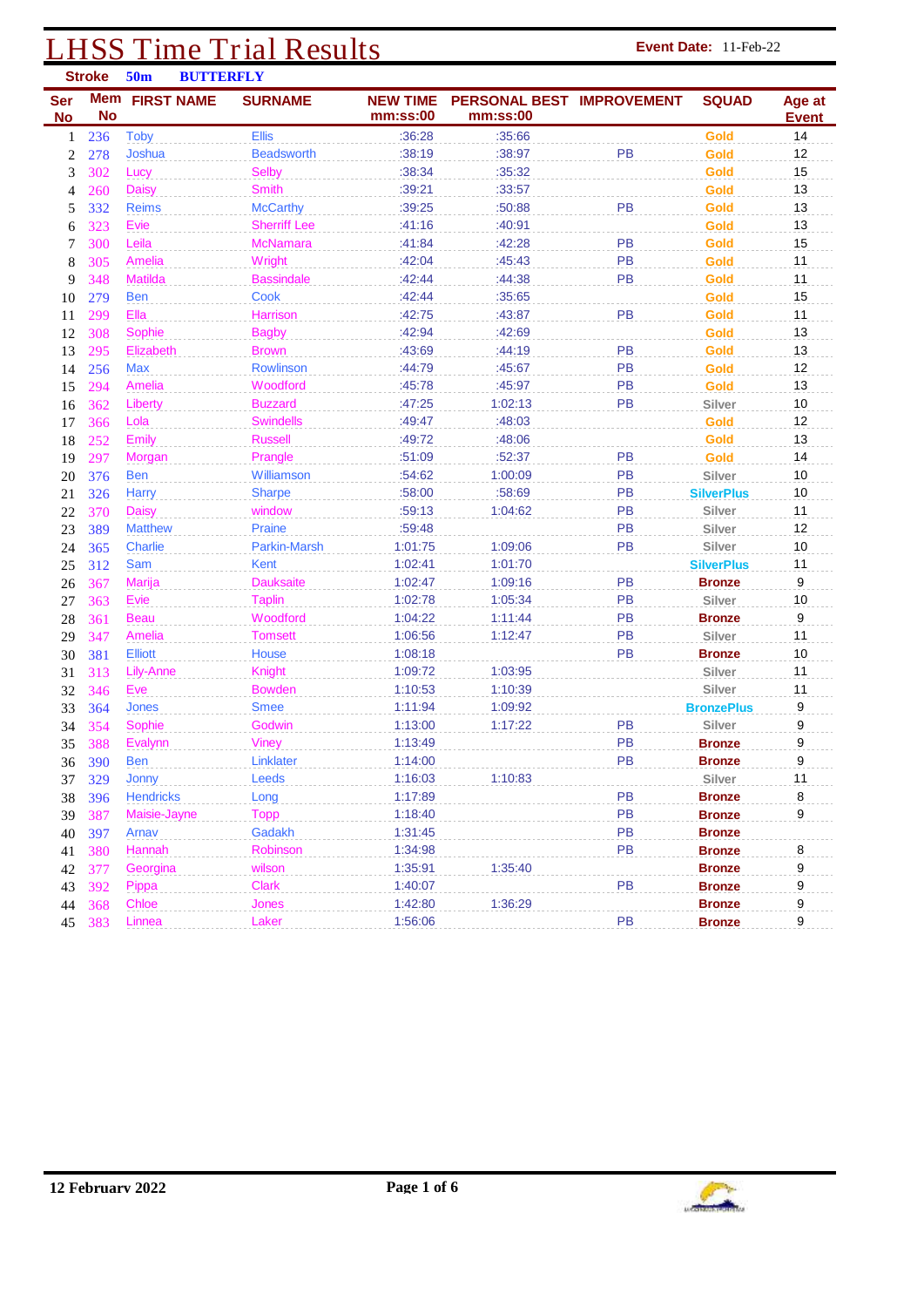#### **LHSS Time Trial Results Event Date:** 11-Feb-22 **Event Date:** 11-Feb-22 **Stroke 50m BACKSTROKE**

| <b>Ser</b>     |           | JV.H<br><b>DACING LIVOIAE</b><br><b>Mem FIRST NAME</b> | <b>SURNAME</b>      | <b>NEW TIME</b> | <b>PERSONAL BEST IMPROVEMENT</b> |           | <b>SQUAD</b>      | Age at       |
|----------------|-----------|--------------------------------------------------------|---------------------|-----------------|----------------------------------|-----------|-------------------|--------------|
| <b>No</b>      | <b>No</b> |                                                        |                     | mm:ss:00        | mm:ss:00                         |           |                   | <b>Event</b> |
| 1              | 236       | Toby                                                   | <b>Ellis</b>        | :35:43          | :36:19                           | <b>PB</b> | <b>Gold</b>       | 14           |
| $\overline{2}$ | 323       | Evie                                                   | <b>Sherriff Lee</b> | :36:69          | :39:03                           | PB        | Gold              | 13           |
| 3              | 302       | Lucy                                                   | <b>Selby</b>        | :37:56          | :36:53                           |           | Gold              | 15           |
| 4              | 278       | Joshua                                                 | <b>Beadsworth</b>   | :37:91          | :36:53                           |           | Gold              | 12           |
| 5              | 256       | Max                                                    | Rowlinson           | :39:62          | :39:82                           | PB        | Gold              | 12           |
| 6              | 260       | <b>Daisy</b>                                           | <b>Smith</b>        | :39:93          | :38:88                           |           | Gold              | 13           |
| 7              | 348       | <b>Matilda</b>                                         | <b>Bassindale</b>   | :40:07          | :40:38                           | <b>PB</b> | Gold              | 11           |
| 8              | 332       | <b>Reims</b>                                           | <b>McCarthy</b>     | :40:40          | :44:44                           | <b>PB</b> | Gold              | 13           |
| 9              | 299       | Ella                                                   | Harrison            | :41:50          | :42:65                           | <b>PB</b> | Gold              | 11           |
| 10             | 279       | <b>Ben</b>                                             | Cook                | :41:69          | :41:34                           |           | Gold              | 15           |
| 11             | 295       | Elizabeth                                              | <b>Brown</b>        | :42:22          | :43:19                           | PB        | Gold              | 13           |
| 12             | 305       | Amelia                                                 | Wright              | :42:72          | :42:71                           |           | Gold              | 11           |
| 13             | 308       | Sophie                                                 | <b>Bagby</b>        | :42:87          | :41:54                           |           | Gold              | 13           |
| 14             | 366       | Lola                                                   | <b>Swindells</b>    | :43:22          | :41:69                           |           | Gold              | 12           |
| 15             | 297       | Morgan                                                 | Prangle             | :43:68          | :44:44                           | PB        | Gold              | 14           |
| 16             | 294       | Amelia                                                 | Woodford            | :43:87          | :42:78                           |           | Gold              | 13           |
| 17             | 300       | Leila                                                  | <b>McNamara</b>     | :44:34          | :40:84                           |           | Gold              | 15           |
| 18             | 252       | <b>Emily</b>                                           | <b>Russell</b>      | :44:50          | :44:03                           |           | Gold              | 13           |
| 19             | 370       | <b>Daisy</b>                                           | window              | :48:81          | :52:88                           | <b>PB</b> | Silver            | 11           |
| 20             | 361       | <b>Beau</b>                                            | Woodford            | :49:33          | :57:25                           | PB        | <b>Bronze</b>     | 9            |
| 21             | 363       | Evie                                                   | <b>Taplin</b>       | :50:60          | :51:47                           | PB        | Silver            | 10           |
| 22             | 312       | Sam                                                    | Kent                | :50:87          | :51:38                           | PB        | <b>SilverPlus</b> | 11           |
| 23             | 362       | Liberty                                                | <b>Buzzard</b>      | :52:19          | :57:20                           | PB        | Silver            | 10           |
| 24             | 389       | <b>Matthew</b>                                         | Praine              | :53:28          |                                  | PB        | Silver            | 12           |
| 25             | 387       | Maisie-Jayne                                           | Topp                | :53:31          |                                  | PB        | <b>Bronze</b>     | 9            |
| 26             | 354       | Sophie                                                 | Godwin              | :54:16          | :53:56                           |           | Silver            | 9            |
| 27             | 365       | Charlie                                                | <b>Parkin-Marsh</b> | :54:43          | :51:25                           |           | Silver            | 10           |
| 28             | 326       | <b>Harry</b>                                           | <b>Sharpe</b>       | :55:09          | :51:00                           |           | <b>SilverPlus</b> | 10           |
| 29             | 347       | Amelia                                                 | <b>Tomsett</b>      | :55:91          | 1:00:75                          | PB        | Silver            | 11           |
| 30             | 381       | <b>Elliott</b>                                         | <b>House</b>        | :57:31          |                                  | PB        | <b>Bronze</b>     | 10           |
| 31             | 376       | <b>Ben</b>                                             | Williamson          | :57:47          | :57:56                           | <b>PB</b> | Silver            | 10           |
| 32             | 388       | Evalynn                                                | <b>Viney</b>        | :57:99          |                                  | <b>PB</b> | <b>Bronze</b>     | 9            |
| 33             | 329       | Jonny                                                  | Leeds               | :58:81          | :55:81                           |           | Silver            | 11           |
| 34             | 313       | Lily-Anne                                              | Knight              | :59:75          | 1:01:25                          | PB        | Silver            | 11           |
| 35             | 346       | Eve                                                    | <b>Bowden</b>       | :59:80          | :59:71                           |           | Silver            | 11           |
| 36             | 364       | Jones                                                  | <b>Smee</b>         | 1:00:15         | 1:02:22                          | PB        | <b>BronzePlus</b> | 9            |
| 37             | 390       | <b>Ben</b>                                             | Linklater           | 1:01:66         |                                  | PB        | Bronze            | ă            |
| 38             | 383       | Linnea                                                 | Laker               | 1:03:55         |                                  | <b>PB</b> | <b>Bronze</b>     | 9            |
| 39             | 397       | Arnav                                                  | Gadakh              | 1:04:53         |                                  | PB        | <b>Bronze</b>     |              |
| 40             | 368       | Chloe                                                  | <b>Jones</b>        | 1:06:50         | 1:16:25                          | PB        | <b>Bronze</b>     | 9            |
| 41             | 367       | <b>Marija</b>                                          | <b>Dauksaite</b>    | 1:07:12         | :57:75                           |           | <b>Bronze</b>     | 9            |
| 42             | 377       | Georgina                                               | wilson              | 1:08:72         | 1:14:78                          | PB        | <b>Bronze</b>     | 9            |
| 43             | 392       | Pippa                                                  | Clark               | 1:09:28         |                                  | PB        | <b>Bronze</b>     | 9            |
| 44             | 396       | <b>Hendricks</b>                                       | Long                | 1:11:85         |                                  | <b>PB</b> | <b>Bronze</b>     | 8            |
| 45             | 380       | Hannah                                                 | Robinson            | 1:11:99         |                                  | PB        | <b>Bronze</b>     | 8            |

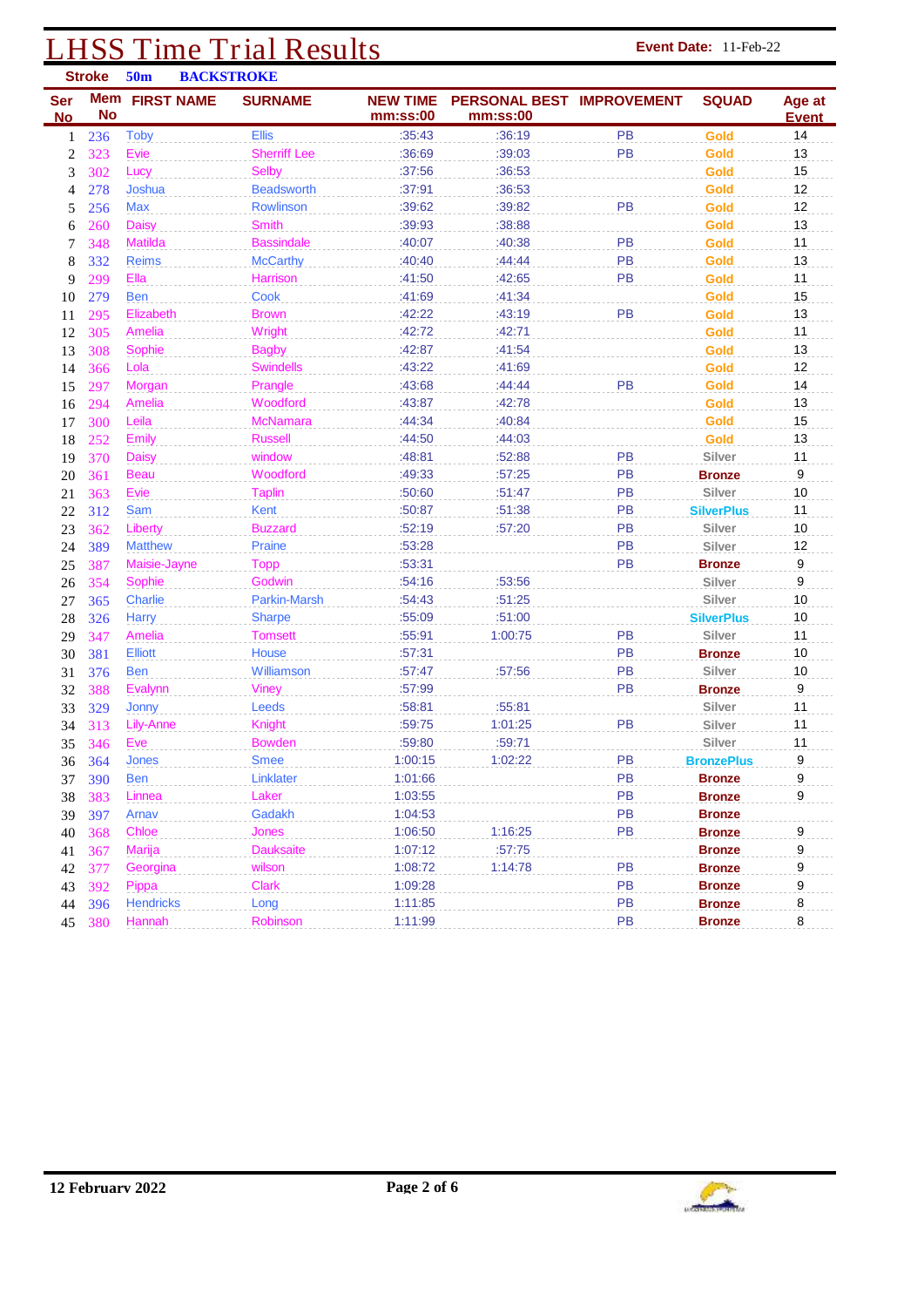## **LHSS Time Trial Results Event Date: 11-Feb-22**

|                         | <b>Stroke</b> | 50 <sub>m</sub>       | <b>BREASTSTROKE</b> |                             |                                       |           |                   |                        |
|-------------------------|---------------|-----------------------|---------------------|-----------------------------|---------------------------------------|-----------|-------------------|------------------------|
| <b>Ser</b><br><b>No</b> | <b>No</b>     | <b>Mem</b> FIRST NAME | <b>SURNAME</b>      | <b>NEW TIME</b><br>mm:ss:00 | PERSONAL BEST IMPROVEMENT<br>mm:ss:00 |           | <b>SQUAD</b>      | Age at<br><b>Event</b> |
| 1                       | 236           | <b>Toby</b>           | <b>Ellis</b>        | :41:91                      | :43:34                                | <b>PB</b> | <b>Gold</b>       | 14                     |
| $\overline{2}$          | 300           | Leila                 | <b>McNamara</b>     | :42:19                      | :42:31                                | PB        | Gold              | 15                     |
| 3                       | 279           | <b>Ben</b>            | Cook                | :42:81                      | :44:09                                | PB        | Gold              | 15                     |
| 4                       | 308           | Sophie                | <b>Bagby</b>        | :43:25                      | :43:06                                |           | Gold              | 13                     |
| 5                       | 295           | Elizabeth             | <b>Brown</b>        | :45:00                      | :45:00                                | PB        | Gold              | 13                     |
| 6                       | 302           | Lucy                  | Selby               | :45:34                      | :43:43                                |           | Gold              | 15                     |
| 7                       | 260           | <b>Daisy</b>          | <b>Smith</b>        | :46:06                      | :44:52                                |           | Gold              | 13                     |
| 8                       | 323           | Evie                  | <b>Sherriff Lee</b> | :46:25                      | :45:98                                |           | Gold              | 13                     |
| 9                       | 256           | Max                   | Rowlinson           | :46:82                      | :46:09                                |           | Gold              | 12                     |
| 10                      | 278           | Joshua                | <b>Beadsworth</b>   | :47:57                      | :49:28                                | PB        | Gold              | 12                     |
| 11                      | 294           | Amelia                | Woodford            | :48:00                      | :47:81                                |           | Gold              | 13                     |
| 12                      | 305           | Amelia                | Wright              | :48:84                      | :51:22                                | <b>PB</b> | Gold              | 11                     |
| 13                      | 299           | Ella                  | Harrison            | :51:25                      | :53:13                                | PB        | Gold              | 11                     |
| 14                      | 332           | <b>Reims</b>          | <b>McCarthy</b>     | :51:87                      | :55:03                                | PB        | Gold              | 13                     |
| 15                      | 366           | Lola                  | <b>Swindells</b>    | :51:88                      | :50:04                                |           | Gold              | 12                     |
| 16                      | 297           | Morgan                | Prangle             | :54:32                      | :53:96                                |           | Gold              | 14                     |
| 17                      | 348           | <b>Matilda</b>        | <b>Bassindale</b>   | :54:47                      | :53:66                                |           | Gold              | 11                     |
| 18                      | 389           | <b>Matthew</b>        | Praine              | :55:50                      |                                       | PB        | Silver            | 12                     |
| 19                      | 252           | <b>Emily</b>          | <b>Russell</b>      | :55:66                      | :54:40                                |           | Gold              | 13                     |
| 20                      | 326           | Harry                 | <b>Sharpe</b>       | :56:40                      | :54:49                                |           | <b>SilverPlus</b> | 10                     |
| 21                      | 376           | <b>Ben</b>            | <b>Williamson</b>   | :56:47                      | 1:04:69                               | PB        | Silver            | 10                     |
| 22                      | 370           | <b>Daisy</b>          | window              | :57:78                      | 1:02:22                               | PB        | Silver            | 11                     |
| 23                      | 347           | Amelia                | <b>Tomsett</b>      | :58:86                      | :59:97                                | <b>PB</b> | Silver            | 11                     |
| 24                      | 387           | Maisie-Jayne          | <b>Topp</b>         | :58:97                      |                                       | <b>PB</b> | <b>Bronze</b>     | $\boldsymbol{9}$       |
| 25                      | 346           | Eve                   | <b>Bowden</b>       | :59:85                      | :59:54                                |           | Silver            | 11                     |
| 26                      | 362           | Liberty               | <b>Buzzard</b>      | 1:01:43                     | 1:14:46                               | PB        | Silver            | 10                     |
| 27                      | 312           | Sam                   | Kent                | 1:03:12                     | 1:05:89                               | PB        | <b>SilverPlus</b> | 11                     |
| 28                      | 361           | <b>Beau</b>           | Woodford            | 1:03:47                     | 1:15:22                               | PB        | <b>Bronze</b>     | 9                      |
| 29                      | 363           | Evie                  | <b>Taplin</b>       | 1:03:73                     | 1:05:92                               | PB        | Silver            | $10$                   |
| 30                      | 313           | Lily-Anne             | <b>Knight</b>       | 1:05:35                     | 1:04:67                               |           | Silver            | 11                     |
| 31                      | 329           | Jonny                 | Leeds               | 1:05:47                     | 1:07:41                               | PB        | Silver            | 11                     |
| 32                      | 390           | <b>Ben</b>            | Linklater           | 1:06:15                     |                                       | PB        | <b>Bronze</b>     | 9                      |
| 33                      | 397           | Arnav                 | Gadakh              | 1:06:99                     |                                       | PB        | <b>Bronze</b>     |                        |
| 34                      | 354           | Sophie                | Godwin              | 1:07:72                     | 1:10:86                               | PB        | Silver            | 9                      |
| 35                      | 381           | <b>Elliott</b>        | House               | 1:10:57                     |                                       | PB        | <b>Bronze</b>     | 10                     |
|                         | 36 365        | <b>Charlie</b>        | Parkin-Marsh        | 1:11:60                     | 1:14:47                               | <b>PB</b> | Silver            | 10                     |
| 37                      | 367           | Marija                | <b>Dauksaite</b>    | 1:11:81                     | 1:12:38                               | <b>PB</b> | <b>Bronze</b>     | 9                      |
| 38                      | 364           | Jones                 | Smee                | 1:17:50                     | 1:24:04                               | <b>PB</b> | <b>BronzePlus</b> | 9                      |
| 39                      | 368           | Chloe                 | Jones               | 1:17:84                     | 1:21:86                               | <b>PB</b> | Bronze            | 9                      |
| 40                      | 388           | <b>Evalynn</b>        | <b>Viney</b>        | 1:20:62                     |                                       | <b>PB</b> | <b>Bronze</b>     | 9                      |
| 41                      | 383           | Linnea                | Laker               | 1:24:53                     |                                       | PB        | <b>Bronze</b>     | 9                      |
| 42                      | 377           | Georgina              | wilson              | 1:25:84                     | 1:32:46                               | PB        | <b>Bronze</b>     | 9                      |
| 43                      | 396           | <b>Hendricks</b>      | Long                | 1:26:97                     |                                       | PB        | <b>Bronze</b>     | 8                      |
| 44                      | 392           | Pippa                 | <b>Clark</b>        | 1:27:87                     |                                       | PB        | <b>Bronze</b>     | 9                      |
|                         | 45 380        | Hannah                | Robinson            | 1:30:58                     |                                       | PB        | <b>Bronze</b>     | 8                      |

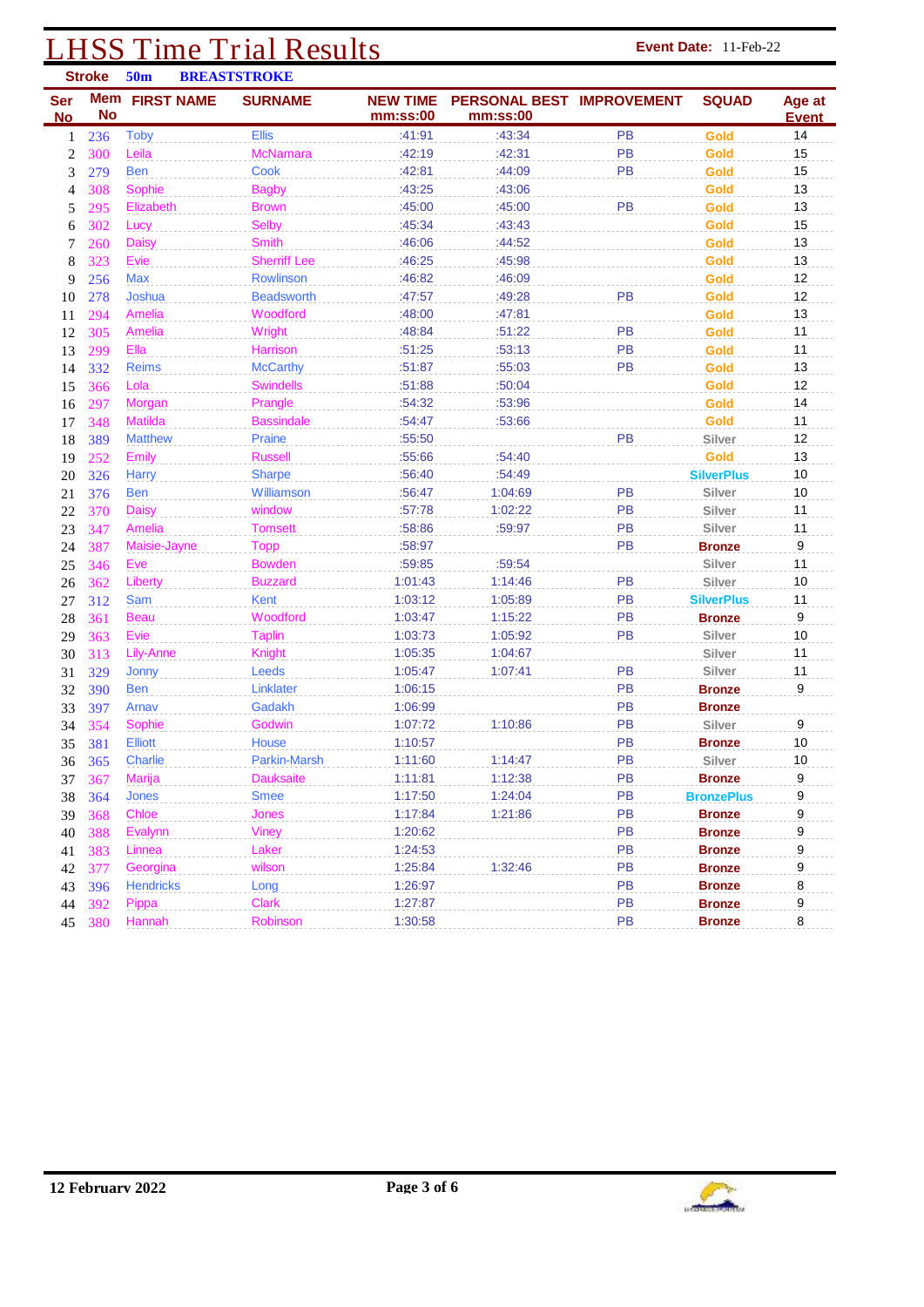## **LHSS Time Trial Results Event Date: 11-Feb-22**

|                         | <b>Stroke</b> | 50 <sub>m</sub>       | <b>FRONTCRAWL</b>   |                             |                                       |           |                   |                        |
|-------------------------|---------------|-----------------------|---------------------|-----------------------------|---------------------------------------|-----------|-------------------|------------------------|
| <b>Ser</b><br><b>No</b> | <b>No</b>     | <b>Mem</b> FIRST NAME | <b>SURNAME</b>      | <b>NEW TIME</b><br>mm:ss:00 | PERSONAL BEST IMPROVEMENT<br>mm:ss:00 |           | <b>SQUAD</b>      | Age at<br><b>Event</b> |
| 1                       | 236           | <b>Toby</b>           | <b>Ellis</b>        | :32:31                      | :33:05                                | PB        | <b>Gold</b>       | 14                     |
| $\boldsymbol{2}$        | 278           | Joshua                | <b>Beadsworth</b>   | :33:06                      | :33:75                                | <b>PB</b> | Gold              | 12                     |
| 3                       | 260           | <b>Daisy</b>          | <b>Smith</b>        | :34:09                      | :32:03                                |           | Gold              | 13                     |
| 4                       | 302           | Lucy                  | Selby               | :34:50                      | :32:94                                |           | Gold              | 15                     |
| 5                       | 323           | Evie                  | <b>Sherriff Lee</b> | :34:78                      | :35:79                                | PB        | Gold              | 13                     |
| 6                       | 308           | Sophie                | <b>Bagby</b>        | :34:81                      | :34:53                                |           | Gold              | 13                     |
| 7                       | 279           | <b>Ben</b>            | <b>Cook</b>         | :35:25                      | :33:28                                |           | Gold              | 15                     |
| 8                       | 295           | Elizabeth             | <b>Brown</b>        | :35:66                      | :35:75                                | PB        | Gold              | 13                     |
| 9                       | 256           | <b>Max</b>            | Rowlinson           | :36:43                      | :36:32                                |           | Gold              | 12                     |
| 10                      | 332           | <b>Reims</b>          | <b>McCarthy</b>     | :36:72                      | :42:53                                | PB        | Gold              | 13                     |
| 11                      | 299           | Ella                  | Harrison            | :37:18                      | :37:87                                | <b>PB</b> | Gold              | 11                     |
| 12                      | 300           | Leila                 | <b>McNamara</b>     | :37:19                      | :35:66                                |           | Gold              | 15                     |
| 13                      | 348           | <b>Matilda</b>        | <b>Bassindale</b>   | :37:81                      | :37:31                                |           | Gold              | 11                     |
| 14                      | 305           | Amelia                | Wright              | :38:66                      | :37:76                                |           | Gold              | 11                     |
| 15                      | 297           | Morgan                | Prangle             | :38:81                      | :39:31                                | PB        | Gold              | 14                     |
| 16                      | 294           | Amelia                | Woodford            | :39:40                      | :38:41                                |           | Gold              | 13                     |
| 17                      | 312           | Sam                   | Kent                | :39:68                      | :41:43                                | PB        | <b>SilverPlus</b> | 11                     |
| 18                      | 366           | Lola                  | <b>Swindells</b>    | :40:28                      | :38:40                                |           | Gold              | 12                     |
| 19                      | 252           | Emily                 | <b>Russell</b>      | :41:13                      | :39:66                                |           | Gold              | 13                     |
| 20                      | 389           | <b>Matthew</b>        | Praine              | :42:66                      |                                       | PB        | Silver            | 12                     |
| 21                      | 370           | <b>Daisy</b>          | window              | :43:42                      | :48:96                                | PB        | Silver            | 11                     |
| 22                      | 326           | <b>Harry</b>          | <b>Sharpe</b>       | :44:09                      | :44:69                                | PB        | <b>SilverPlus</b> | 10                     |
| 23                      | 362           | Liberty               | <b>Buzzard</b>      | :45:06                      | :51:72                                | PB        | Silver            | 10                     |
| 24                      | 365           | <b>Charlie</b>        | Parkin-Marsh        | :47:01                      | :52:41                                | PB        | Silver            | 10                     |
| 25                      | 376           | <b>Ben</b>            | Williamson          | :47:81                      | :52:25                                | PB        | Silver            | 10                     |
| 26                      | 347           | Amelia                | <b>Tomsett</b>      | :48:85                      | :50:35                                | <b>PB</b> | Silver            | 11                     |
| 27                      | 387           | Maisie-Jayne          | <b>Topp</b>         | :48:99                      |                                       | PB        | <b>Bronze</b>     | 9                      |
| 28                      | 313           | Lily-Anne             | Knight              | :51:22                      | :50:78                                |           | Silver            | 11                     |
| 29                      | 346           | Eve                   | <b>Bowden</b>       | :51:75                      | :52:43                                | PB        | Silver            | 11                     |
| 30                      | 363           | Evie                  | <b>Taplin</b>       | :53:00                      | :51:32                                |           | Silver            | 10                     |
| 31                      | 364           | <b>Jones</b>          | <b>Smee</b>         | :53:85                      | :51:81                                |           | <b>BronzePlus</b> | 9                      |
| 32                      | 390           | <b>Ben</b>            | Linklater           | :54:34                      |                                       | <b>PB</b> | <b>Bronze</b>     | 9                      |
| 33                      | 354           | Sophie                | Godwin              | :54:60                      | :56:63                                | PB        | Silver            | 9                      |
| 34                      | 367           | <b>Marija</b>         | <b>Dauksaite</b>    | :55:92                      | :58:83                                | PB        | <b>Bronze</b>     | 9                      |
| 35                      | 388           | Evalynn               | <b>Viney</b>        | :56:47                      |                                       | PB        | <b>Bronze</b>     | 9                      |
|                         | 36 397        | Arnav                 | Gadakh              | :56:66                      |                                       | PB        | <b>Bronze</b>     |                        |
| 37                      | <b>361</b>    | <b>Beau</b>           | Woodford            | :59:05                      | 1:00:53                               | PB        | <b>Bronze</b>     | 9                      |
| 38                      | 329           | Jonny                 | Leeds               | :59:82                      | :56:10                                |           | Silver            | 11                     |
| 39                      | 381           | Elliott               | House               | :59:88                      |                                       | PB        | <b>Bronze</b>     | 10                     |
| 40                      | 383           | Linnea                | Laker               | 1:00:81                     |                                       | PB        | <b>Bronze</b>     | 9                      |
| 41                      | 396           | <b>Hendricks</b>      | Long                | 1:02:53                     |                                       | PB        | Bronze            | 8                      |
| 42                      | 392           | Pippa                 | Clark               | 1:03:21                     |                                       | PB        | <b>Bronze</b>     | 9                      |
| 43                      | 377           | Georgina              | wilson              | 1:11:68                     | 1:02:78                               |           | <b>Bronze</b>     | 9                      |
| 44                      | 368           | Chloe                 | Jones               | 1:14:90                     | 1:09:46                               |           | <b>Bronze</b>     | 9                      |
|                         | 45 380        | Hannah                | Robinson            | 1:15:09                     |                                       | PB        | <b>Bronze</b>     | 8                      |

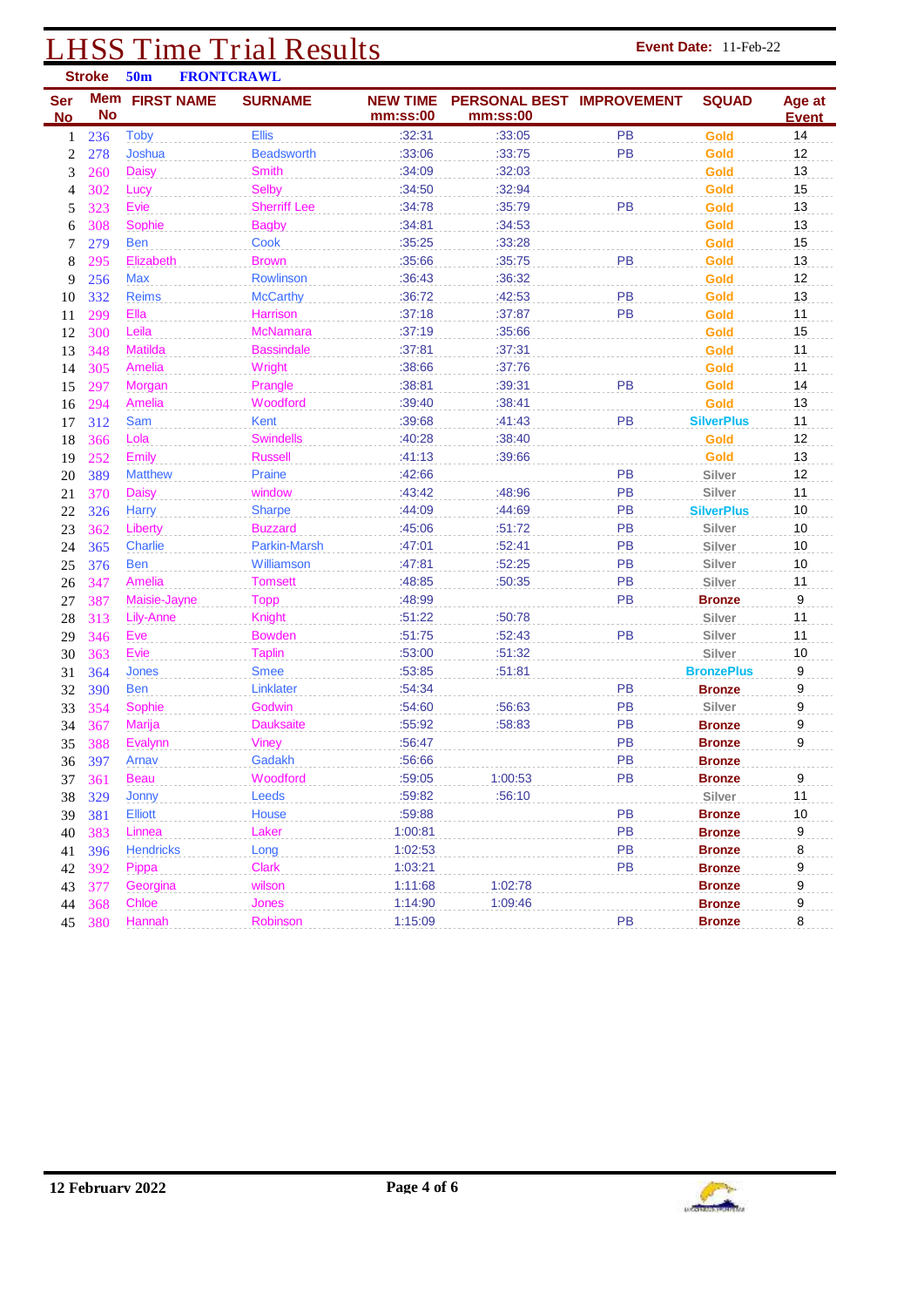## **LHSS Time Trial Results Event Date:** 11-Feb-22 **Event Date:** 11-Feb-22

|            | <b>Stroke</b> | <b>68m</b>       |                   | <b>INDIVIDUAL MEDLEY</b> |                 |                           |           |                   |              |
|------------|---------------|------------------|-------------------|--------------------------|-----------------|---------------------------|-----------|-------------------|--------------|
| <b>Ser</b> | <b>Mem</b>    |                  | <b>FIRST NAME</b> | <b>SURNAME</b>           | <b>NEW TIME</b> | PERSONAL BEST IMPROVEMENT |           | <b>SQUAD</b>      | Age at       |
| <b>No</b>  | <b>No</b>     |                  |                   |                          | mm:ss:00        | mm:ss:00                  |           |                   | <b>Event</b> |
| 1          | 236           | <b>Toby</b>      |                   | <b>Ellis</b>             | :51:94          | :53:53                    | PB        | <b>Gold</b>       | 14           |
| 2          | 323           | Evie             |                   | <b>Sherriff Lee</b>      | :53:91          | :56:91                    | <b>PB</b> | Gold              | 13           |
| 3          | 279           | <b>Ben</b>       |                   | Cook                     | :54:75          | :56:22                    | <b>PB</b> | Gold              | 15           |
| 4          | 302           | Lucy             |                   | <b>Selby</b>             | :55:00          | :51:88                    |           | Gold              | 15           |
| 5          | 300           | Leila            |                   | <b>McNamara</b>          | :55:75          | :56:19                    | <b>PB</b> | <b>Gold</b>       | 15           |
| 6          | 260           | <b>Daisy</b>     |                   | <b>Smith</b>             | :56:34          | :52:13                    |           | <b>Gold</b>       | 13           |
| 7          | 308           | Sophie           |                   | <b>Bagby</b>             | :57:28          | :57:38                    | PB        | <b>Gold</b>       | 13           |
| 8          | 332           | <b>Reims</b>     |                   | <b>McCarthy</b>          | :57:28          | 1:08:46                   | PB        | <b>Gold</b>       | 13           |
| 9          | 278           | Joshua           |                   | <b>Beadsworth</b>        | :57:75          | :56:44                    |           | Gold              | 12           |
| 10         | 295           | Elizabeth        |                   | <b>Brown</b>             | :58:37          | 1:00:13                   | PB        | Gold              | 13           |
| 11         | 256           | <b>Max</b>       |                   | Rowlinson                | :58:47          | :58:23                    |           | Gold              | 12           |
| 12         | 348           | <b>Matilda</b>   |                   | <b>Bassindale</b>        | 1:00:00         | 1:00:72                   | PB        | Gold              | 11           |
| 13         | 305           | Amelia           |                   | Wright                   | 1:00:41         | 1:01:23                   | PB        | Gold              | 11           |
| 14         | 299           | Ella             |                   | Harrison                 | 1:01:66         | 1:02:68                   | <b>PB</b> | <b>Gold</b>       | 11           |
| 15         | 294           | Amelia           |                   | Woodford                 | 1:01:78         | :59:54                    |           | <b>Gold</b>       | 13           |
| 16         | 366           | Lola             |                   | <b>Swindells</b>         | 1:04:53         | 1:02:16                   |           | Gold              | 12           |
| 17         | 297           | Morgan           |                   | Prangle                  | 1:04:71         | 1:04:69                   |           | Gold              | 14           |
| 18         | 252           | Emily            |                   | <b>Russell</b>           | 1:07:78         | 1:04:94                   |           | Gold              | 13           |
| 19         | 362           | Liberty          |                   | <b>Buzzard</b>           | 1:11:65         | 1:25:35                   | PB        | Silver            | 10           |
| 20         | 389           | <b>Matthew</b>   |                   | Praine                   | 1:12:09         |                           | PB        | Silver            | 12           |
| 21         | 363           | Evie             |                   | <b>Taplin</b>            | 1:12:75         | 1:23:19                   | PB        | Silver            | 10           |
| 22         | 312           | Sam              |                   | Kent                     | 1:13:16         | 1:15:75                   | PB        | <b>SilverPlus</b> | 11           |
| 23         | 365           | <b>Charlie</b>   |                   | <b>Parkin-Marsh</b>      | 1:13:88         | 1:26:87                   | PB        | Silver            | 10           |
| 24         | 326           | <b>Harry</b>     |                   | <b>Sharpe</b>            | 1:13:94         | 1:15:60                   | PB        | <b>SilverPlus</b> | 10           |
| 25         | 376           | <b>Ben</b>       |                   | Williamson               | 1:14:38         | 1:20:79                   | <b>PB</b> | Silver            | 10           |
| 26         | 370           | <b>Daisy</b>     |                   | window                   | 1:16:75         | 1:24:60                   | <b>PB</b> | Silver            | 11           |
| 27         | 347           | Amelia           |                   | <b>Tomsett</b>           | 1:17:94         | 1:22:36                   | PB        | Silver            | 11           |
| 28         | 354           | Sophie           |                   | Godwin                   | 1:23:95         | 1:35:18                   | PB        | Silver            | 9            |
| 29         | 361           | <b>Beau</b>      |                   | Woodford                 | 1:24:97         | 1:30:53                   | PB        | <b>Bronze</b>     | 9            |
| 30         | 346           | Eve              |                   | <b>Bowden</b>            | 1:25:69         | 1:27:05                   | PB        | Silver            | 11           |
| 31         | 313           | Lily-Anne        |                   | <b>Knight</b>            | 1:26:00         | 1:25:47                   |           | Silver            | 11           |
| 32         | 390           | <b>Ben</b>       |                   | Linklater                | 1:26:31         |                           | PB        | <b>Bronze</b>     | 9            |
| 33         | 364           | <b>Jones</b>     |                   | <b>Smee</b>              | 1:28:69         | 1:31:02                   | PB        | <b>BronzePlus</b> | 9            |
| 34         | 367           | Marija           |                   | <b>Dauksaite</b>         | 1:30:29         | 1:35:05                   | PB        | <b>Bronze</b>     | 9            |
| 35         | 381           | <b>Elliott</b>   |                   | <b>House</b>             | 1:30:47         |                           | PB        | <b>Bronze</b>     | 10           |
|            | 36 329        | Jonny            |                   | Leeds                    | 1:30:66         | 1:27:22                   |           | Silver            | 11           |
| 37         | 387           | Maisie-Jayne     |                   | <b>Topp</b>              | 1:33:59         |                           | PB        | <b>Bronze</b>     | 9            |
| 38         | 397           | Arnav            |                   | Gadakh                   | 1:34:84         |                           | PB        | <b>Bronze</b>     |              |
| 39         | 388           | Evalynn          |                   | <b>Viney</b>             | 1:35:59         |                           | PB        | <b>Bronze</b>     | $9\,$        |
| 40         | 383           | Linnea           |                   | Laker                    | 1:35:94         |                           | PB        | <b>Bronze</b>     | $9\,$        |
| 41         | 396           | <b>Hendricks</b> |                   | Long                     | 1:43:37         |                           | PB        | <b>Bronze</b>     | 8            |
| 42         | 368           | Chloe            |                   | Jones                    | 1:43:50         | 1:51:52                   | PB        | <b>Bronze</b>     | 9            |
| 43         | 380           | Hannah           |                   | Robinson                 | 1:50:70         |                           | PB        | <b>Bronze</b>     | 8            |
| 44         | 377           | Georgina         |                   | wilson                   | 1:52:00         | 1:50:00                   |           | <b>Bronze</b>     | 9            |
|            | 45 392        | Pippa            |                   | <b>Clark</b>             | 1:53:00         |                           | PB        | <b>Bronze</b>     | 9            |